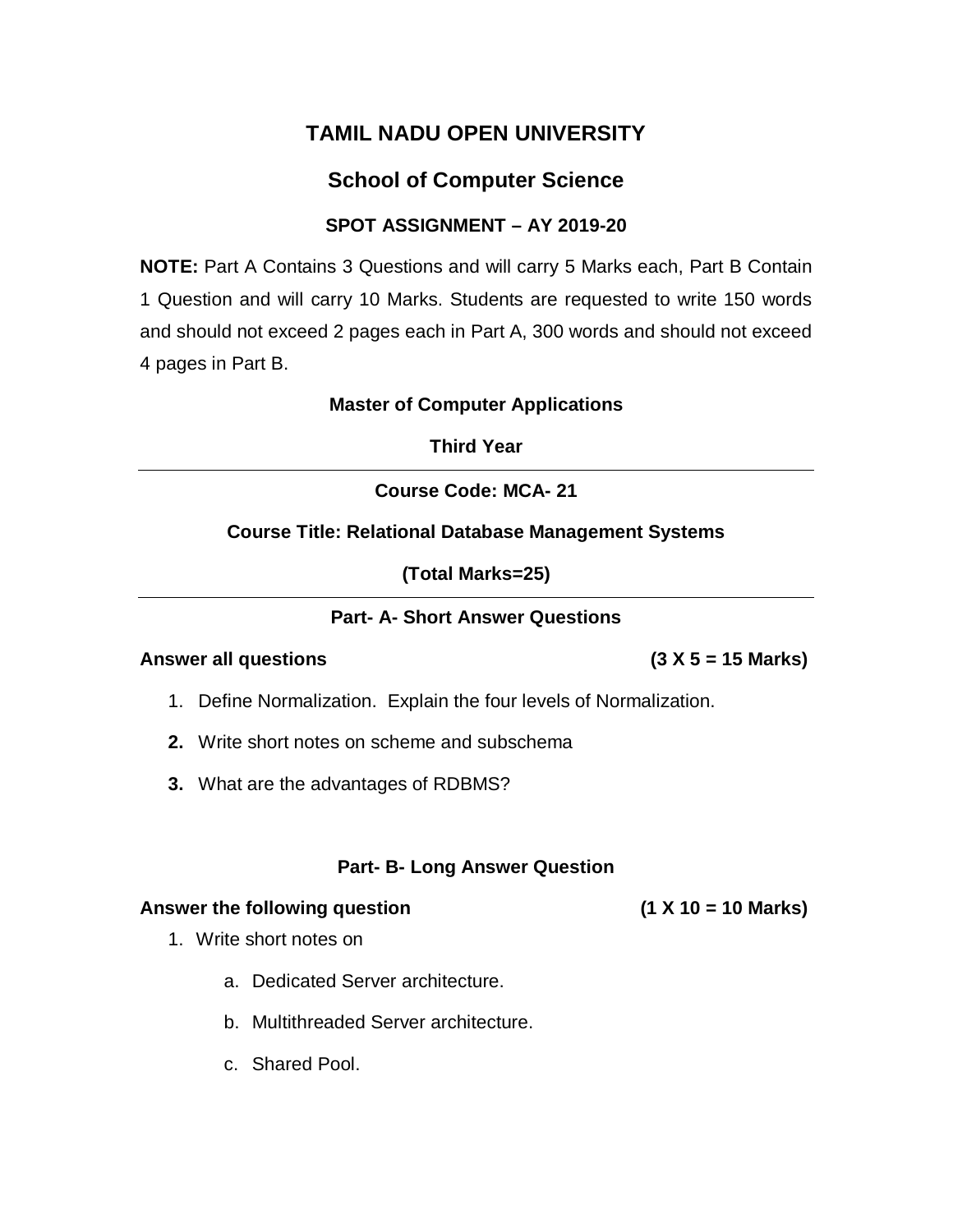## **School of Computer Science**

## **SPOT ASSIGNMENT – AY 2019-20**

**NOTE:** Part A Contains 3 Questions and will carry 5 Marks each, Part B Contain 1 Question and will carry 10 Marks. Students are requested to write 150 words and should not exceed 2 pages each in Part A, 300 words and should not exceed 4 pages in Part B.

#### **Master of Computer Applications**

**Third Year**

## **Course Code: MCA- 22**

### **Course Title: Client Server Technology**

**(Total Marks=25)**

### **Part- A- Short Answer Questions**

### **Answer all questions (3 X 5 = 15 Marks)**

- 1) What is Client Server Computing? Write the advantages of client-server computing.
- 2) What is three tier architecture? Explain.
- 3) How are client-server environment classified.

### **Part- B- Long Answer Question**

#### **Answer the following question (1 X 10 = 10 Marks)**

- 1. Write the following questions
	- a. What is the main purpose of Corba Object bus?
	- b. Enumerate the functions of Server Software.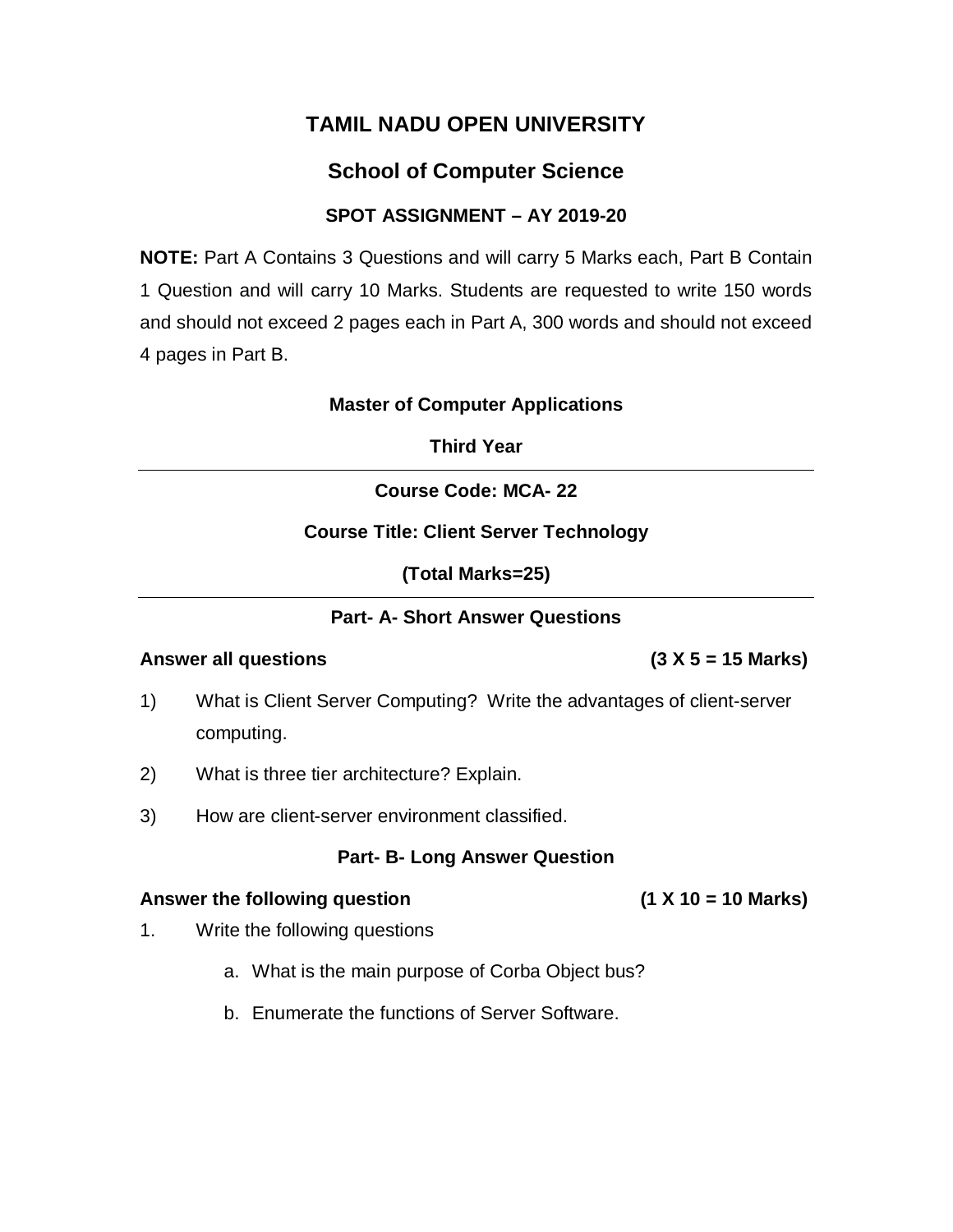## **School of Computer Science**

### **SPOT ASSIGNMENT – AY 2019-20**

**NOTE:** Part A Contains 3 Questions and will carry 5 Marks each, Part B Contain 1 Question and will carry 10 Marks. Students are requested to write 150 words and should not exceed 2 pages each in Part A, 300 words and should not exceed 4 pages in Part B.

### **Master of Computer Applications**

**Third Year**

**Course Code: MCA-23**

**Course Title: Multimedia**

**(Total Marks=25)**

#### **Part- A- Short Answer Questions**

#### **Answer all questions (3 X 5 = 15 Marks)**

- 1. Mention the advantages of optical media over magnetic media.
- 2. Explain the various specifications of compact disk with their principles and features.
- 3. Write a short note on temporal masking and frequency masking of audio samples.

### **Part- B- Long Answer Questions**

#### Answer the following question **the interval of the Second Law (1 X 10 = 10 Marks)**

**1.** a. Write short notes on authoring.

b. What are the problems faced by business and industries in adapting to multimedia.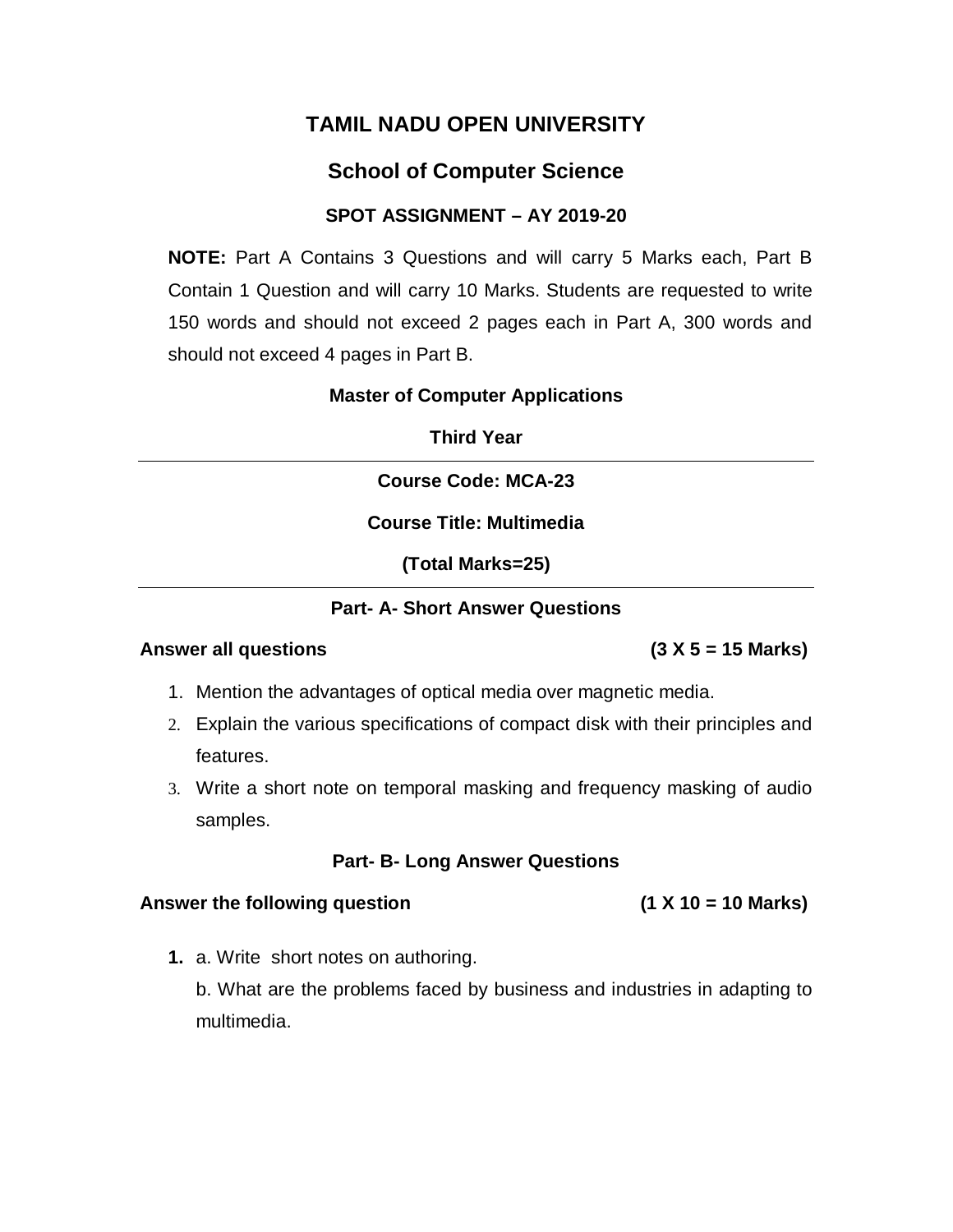# **School of Computer Science**

## **SPOT ASSIGNMENT – AY 2019-20**

**NOTE:** Part A Contains 3 Questions and will carry 5 Marks each, Part B Contain 1 Question and will carry 10 Marks. Students are requested to write 150 words and should not exceed 2 pages each in Part A, 300 words and should not exceed 4 pages in Part B.

#### **Master of Computer Applications**

**Third Year**

## **Course Code: MCA-24**

### **Course Title: Distributed Computing**

**(Total Marks=25)**

### **Part- A- Short Answer Questions**

#### **Answer all questions (3 X 5 = 15 Marks)**

- 1. Explain Concurrency control
- 2. Write short note on Dead lock distributed system.
- 3. Write short note on distributed query processing.

#### **Part- B- Long Answer Question**

#### **Answer the following question (1 X 10 = 10 Marks)**

1. Explain the implementation of an RPC Mechanism.